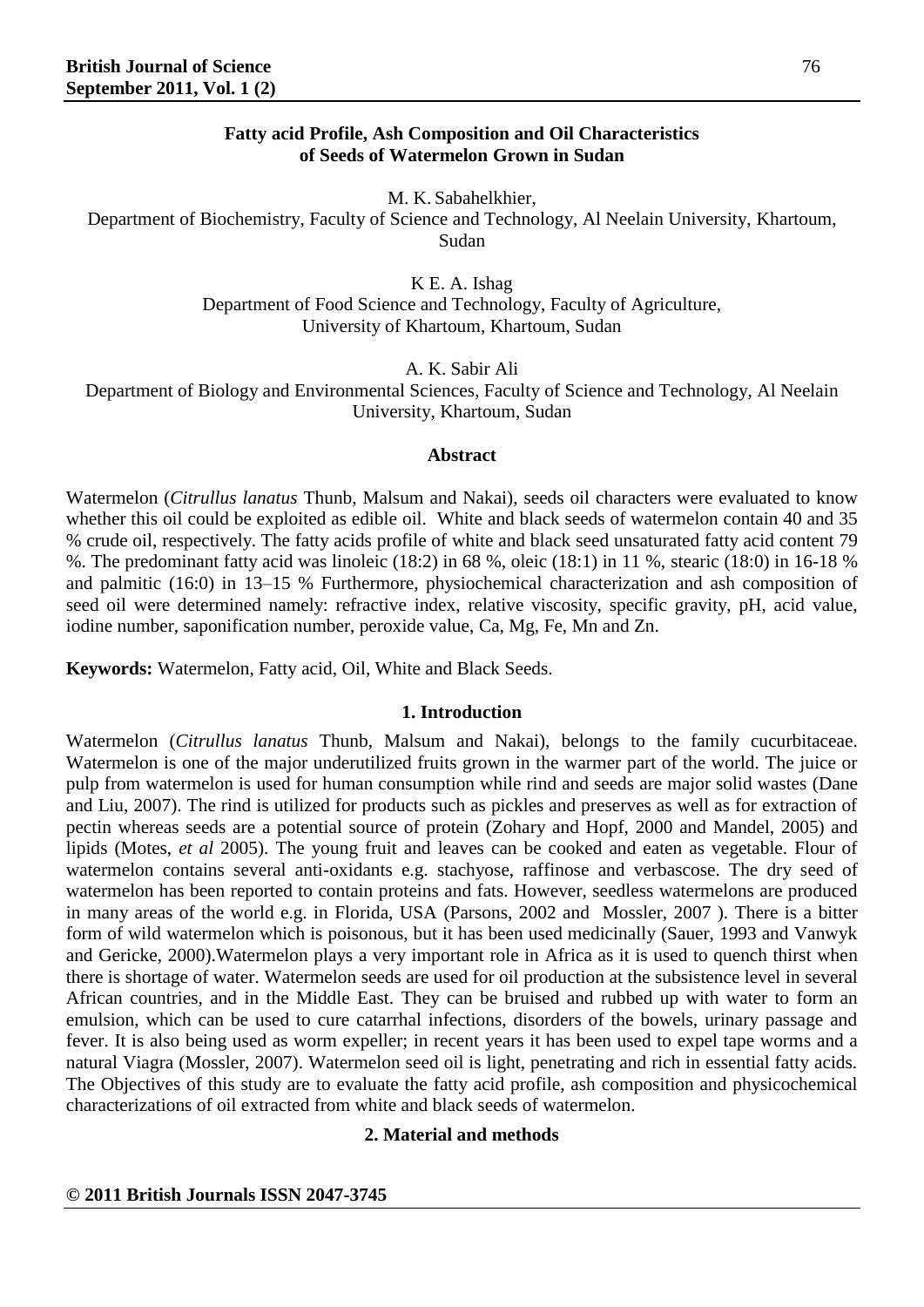# **2.1 Sample preparation**

White and black seeds of watermelon are collected from Horticulture Department, Faculty of Agriculture, University of Khartoum, Sudan. These seeds are prepared according to method described by AOAC (1984).

# **2.2 Methods**

# **2.2.1 Oil extraction**

Oil of white and black seeds of melon is determined according to method described by AOAC (1984) by using soxhlet apparatus.

# **2.2.2 Fatty acid analysis**

The methyl ester of fatty acid was prepared according to the method described by Christie (1982).Then methyl ester was injected into Gas Chromatography (type AGILENT 6890 Series GC System) under following condition, Column: Capillary, Carrier gases:  $N_2$ , at flow rate 50ml./ minute,  $H_2$  at flow rate 55ml / minute, Air at flow rate 500ml / minute, Column temperature is 190  $^{\circ}$ C, injection temperature is 225 °C, and detector temperature is  $250\,^{\circ}\text{C}$ , The size of sample is 4 ul., speed of chart is 0.5 cm / minute and attention is 32. Peaks of fatty acid are identified by comparing their retention time with know standard methyl ester.

# **2.2.3 Physical analysis**

Refractive index, relative viscosity, pH value and specific gravity were determined according to the method described by Cocks and Van Rede (1966)..

## **2.2.4 Chemical analysis**

Oil content, acid value, iodine value, saponification value and peroxide value were determined according to method described by British Standard Institution (1958). Mineral extraction was done according to method described by Pearson (1981) and measurement the element by using atomic absorption.

# **2.3 Statistical analysis**

Three samples were taken, analyzed and averaged. Data were assessed by using Analysis of Variance (ANOVA) as described by Gomez and Gomez (1984).

# **3.1 Fatty acid composition**

# **3.0 Results and Discussion**

Table 1 showed palmitic, stearic, oleic, linoleic and Linolenic acid of oil extracted from white seeds of watermelon were 13, 18, 11, and 68 %, respectively. While palmitic, stearic, oleic, linoleic and Linolenic acid of oil extracted from black seeds of watermelon were 15, 16, 11, 68 %, respectively. Ratio of unsaturated / saturated fatty acid is same (2:1) in both oil. These findings are indicated the amount of unsaturated fatty acid is higher than saturated in both seed oil. The results are similar to those values given by Mirjana and Kseenija (2005) and [\(Baboli,](http://findarticles.com/p/search/?qa=Baboli,%20Zahra%20Moaddabdoost) *et al*., 2010).

## **Table 1; Fatty acids profile of oil extracted from white and black seeds of watermelon.**

| Oil extracted                            | White seeds   | <b>Black seeds</b> |
|------------------------------------------|---------------|--------------------|
| Palmitic acid % (16:0)                   | $13 \pm 0.1$  | $15 \pm 0.03$      |
| Stearic acid % (18:0)                    | $18 \pm 0.02$ | $16 \pm 0.02$      |
| Oleic acid % $(18.1)$ %                  | $11 \pm 0.1$  | $11 \pm 0.1$       |
| Linoleic acid % $(18:2)$                 | $68 \pm 0.03$ | $68 \pm 0.2$       |
| Ratio unsaturated / saturated fatty acid | 2:1           | 2.1                |

Each value is averaged of three replicates on dry weight basis.

## **3.2 Physical characters**

Table 2 found that the refractive index of oil extracted from white and black melon seed were 1.468 and 1.467, respectively. These findings are agreement with those values given by [\(Baboli,](http://findarticles.com/p/search/?qa=Baboli,%20Zahra%20Moaddabdoost) *et al*., 2010) but higher than those values reported by (Mariod, *et al*. 2003). The relative viscosity of oil-extracted from white and black melon seed was 4.7 and 4.5. These results are indicated that there is no significance

## **© 2011 British Journals ISSN 2047-3745**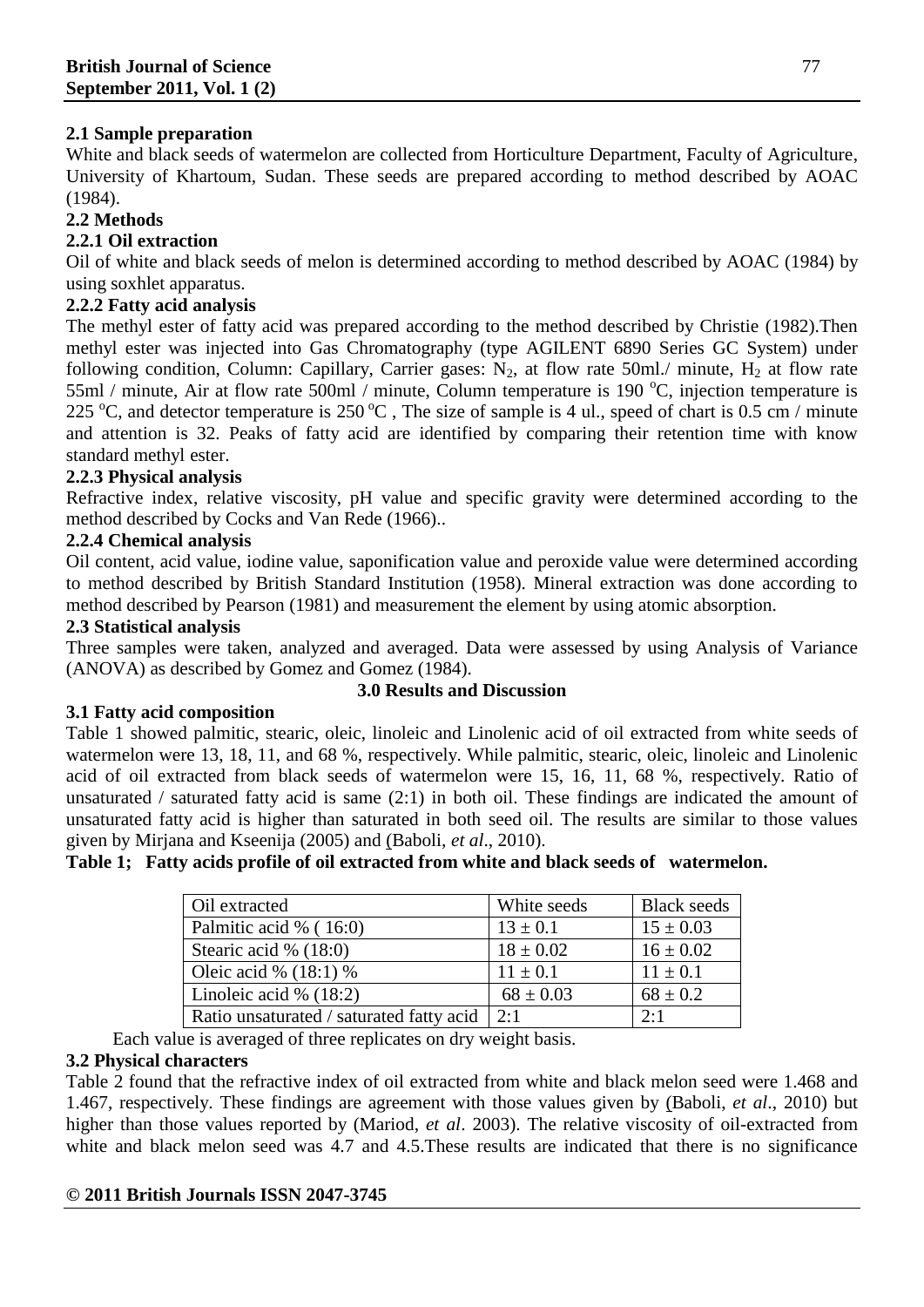difference in relative viscosity for both oil - extracted from white and black melon seeds at (p≤0.05). The specific gravity of oil-extracted from white and black seeds of watermelon was 0.898 and 0.894 g  $/$  cm<sup>3</sup>, respectively. These results are within the range that obtained by Abdalbasit, *et al*. (2003) but lower than those values given by Mirjana and Kseenija (2005). In addition, there is no significance difference in specific gravity for both oil–extracted from white and black seeds at  $(p \le 0.05)$ . The pH value of oilextracted from white and black seeds of watermelon was 3 and 5, respectively. The results are found that oil extracted from white seeds is more acidic than oils extracted from black melon seeds.

| Oil extracted              | White seeds       | <b>Black seeds</b> |
|----------------------------|-------------------|--------------------|
| Refractive index           | $1.468 \pm 0.002$ | $1.467 \pm 0.001$  |
| Relative viscosity         | $4.8 \pm 0.03$    | $4.5 \pm 0.02$     |
| Specific gravity $(g/cm3)$ | $0.898 \pm 0.001$ | $0.894 \pm 0.002$  |
| pH value                   | $3+0.1$           | $5+0.2$            |

Table 2; Physical Characters of oil extracted from white and black seeds of watermelon

Each value is averaged of three replicates on dry weight basis

### **3.4 Chemical characters**

Table 3 indicated oil contents of white and black melon seeds were 40 and 35%, respectively. The results are demonstrated that white seeds contain high amount of oil content compared with black melon seeds. These findings are lower than those values reported by Sharma (1995), Mirjana and Kseenija (2005) but higher than those values reported by Mariod, *et al*. (2003) and Basil *et al*., (2003). The acid value of oil extracted from white and black melon seeds was 16 and 32%, respectively. The findings are indicated the acid value of oil extracted from black seeds is greater than the white seeds. These results are similar to those results obtained by [Baboli,](http://findarticles.com/p/search/?qa=Baboli,%20Zahra%20Moaddabdoost) and Kordi, (2010) but higher than those values reported by Abdalbasit, *et al*. (2003) and (Basil *et al*., 2003). The iodine values of oil extracted from white and black seeds of watermelon were 85 and 80 mg/g, respectively. These values are lower than those given by Basil *et al*., (2003), Mirjana and Ksenija (2005) and [Baboli, a](http://findarticles.com/p/search/?qa=Baboli,%20Zahra%20Moaddabdoost)nd Kordi, 2010, in addition there is no significance difference in iodine value in both oil at (p≤0.05). The saponification value of oil extracted from white and black melon seeds was 609 and 625 mg /g, respectively. These findings are higher than those results obtained by Basil *et al*., (2003), Mirjana and Ksenija (2005) and [Baboli,](http://findarticles.com/p/search/?qa=Baboli,%20Zahra%20Moaddabdoost) and Kordi, (2010), in addition there is no significance difference in iodine value in both oil at level ( $p \le 0.05$ ). The peroxide value of oil extracted from white and black seeds of watermelon was 12 and 9 mequiv. $O_2$  / Kg, respectively. These results indicated no significant difference in peroxide value in both oil at level (p≤0.05). These findings are higher than those results obtained by Basil *et al*., (2003), Mirjana and Ksenija (2005) and [Baboli](http://findarticles.com/p/search/?qa=Baboli,%20Zahra%20Moaddabdoost) and Kordi (2010).

|                                 | White seeds   | <b>Black</b> seeds |
|---------------------------------|---------------|--------------------|
| Oil content $(\%)$              | $40 \pm 0.03$ | $35 \pm 0.01$      |
| Acid value $(\%)$               | $16 \pm 0.1$  | $32 \pm 0.3$       |
| Iodine value $(mg/g)$           | $85 \pm 0.02$ | $80 \pm 0.03$      |
| Saponification value $(mg/g)$   | $609 \pm 1.0$ | $625 \pm 2.0$      |
| Peroxide value meqquiv $O_2/Kg$ | $12 \pm .02$  | $9 \pm 0.03$       |

Table 3; Chemical Characters of oil extracted from white and black seeds of watermelon.

Each value is averaged of three replicates on dry weight bas

### **3.5 Ash composition**

Table 4 showed Ca, Mg, Fe, Mn and Zn contents of oil extracted from white melon seeds were 0.7 mg / g, 11 mg /g, 3.3 ug/ml, 1.0 ug/ml and 0.8ug/ml, respectively. While Ca, Mg, Fe, Mn and Zn contents of oil extracted from black melon seeds were 1.0 mg / g, 11 mg /g, 7.5 ug/ml, 0.2 ug/ml and 2.5 ug/ml,

## **© 2011 British Journals ISSN 2047-3745**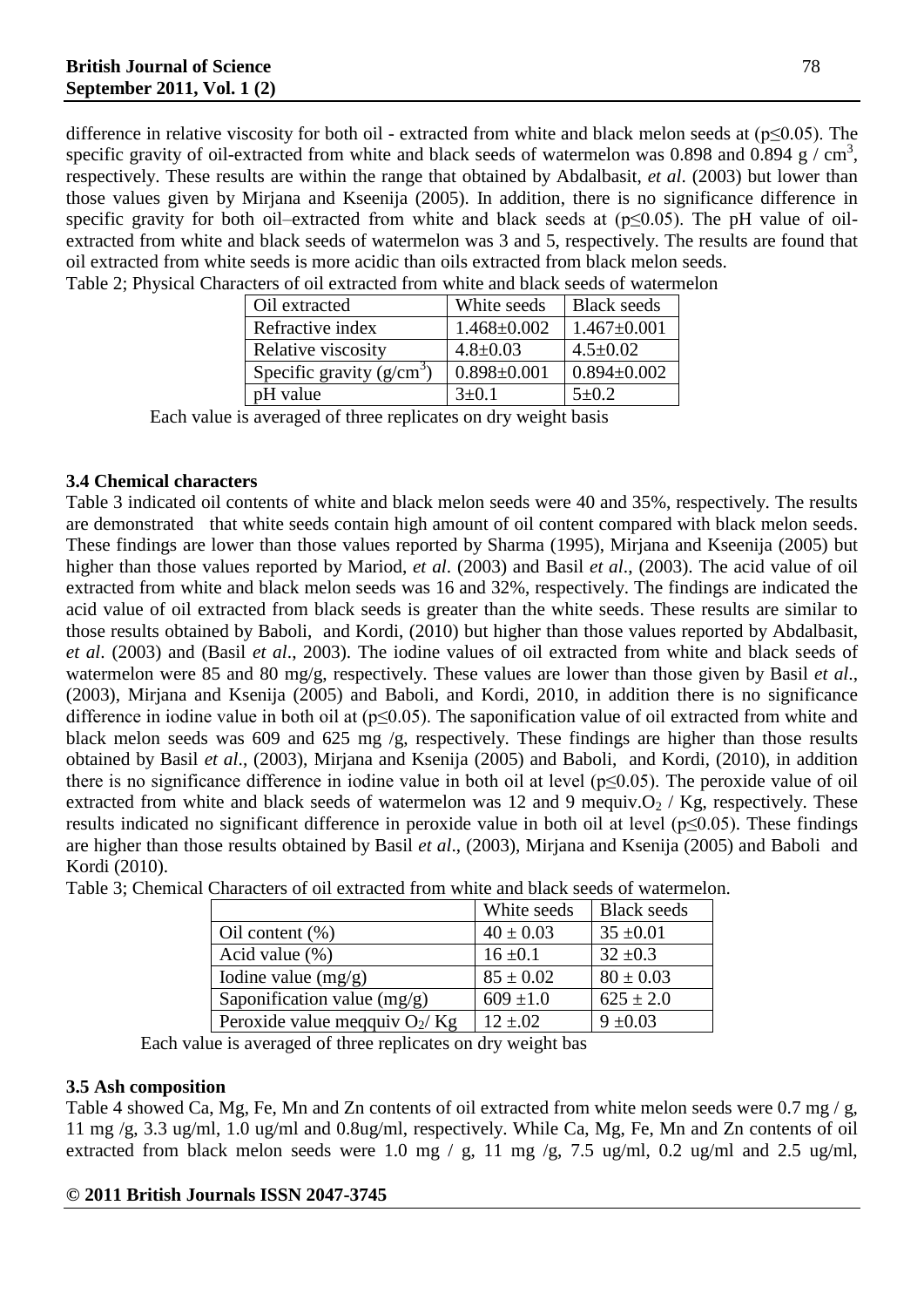respectively, These results indicated Ca and Zn of oil extracted from white melon seeds is lower than those oil of black melon seeds, Fe content of oil extracted from black seed is higher than those oil of white melon seeds, Mg content for both oil (white and black seeds) are nearly the same (11 mg/g)., but Mn of oil of white seeds is higher than those oil of black seeds. These findings are agreed with those results given by Basil *et al*., (2003) and (Mariod, *et al.,* 2003).

| Oil extracted            | White seeds   | <b>Black seeds</b> |
|--------------------------|---------------|--------------------|
| Ca (mg/g)                | $0.7 \pm 0.3$ | $1.1 \pm 0.2$      |
| $Mg$ (mg/g)              | $11 \pm 0.1$  | $11 \pm 0.2$       |
| Fe ( $\mu$ g/ml) $\circ$ | $3.3 \pm 0.2$ | $7.5 \pm 0.3$      |
| Mn (µg/ml)               | $1.0+0.1$     | $0.2 + 0.1$        |
| $Zn (\mu g/ml)$          | $0.8 + 0.1$   | $2.5 \pm 0.1$      |

Table 4: Ash composition of oil extracted from white and black seeds of watermelon

Each value is averaged of three replicates on dry weight basis

### **Conclusion**

The presented data suggests that the oil extracted from white and black melon seeds contains linoleic acid as a major fatty acid (68%), the white and black seeds of watermelon contains high amount of crude oil (40 and 35%), respectively. Finally, Watermelon seeds could be used successfully as a source of edible oils for human consumption because it might be an acceptable substitute for highly unsaturated oils.

#### **References**

- AOAC (1984). Official Methods of Analysis.14<sup>th</sup> edition. Published by AOAC Inc. IIII North 19<sup>th</sup> Street No. 210 Arlington, Virginia 22209 USA.
- [Baboli, Z. M.,](http://findarticles.com/p/search/?qa=Baboli,%20Zahra%20Moaddabdoost) [Kordi, A. A. S.](http://findarticles.com/p/search/?qa=Kordi,%20Ali%20Akbar%20Safe) (2010). Characterization and composition of watermelons seed oils and solvent extraction parameters effect. J. Am. Chem. Soc. 87, 667-671.
- Basil S. K., Dawson H. and Kakuda Y. (2003). Characteristic and composition of melon and grape seed oils and cakes. J. Am. Oil Chem. Soci. 62(5), 881 - 883.
- Christie W. M. (1982). Lipid analysis, isolation, separation, identification and structural. Analysis of lipid 2<sup>nd</sup> Edition, Pergrman Press Oxford, New York, Toronto, Sydney, Paris and Frankfurt.
- Cock S.I. and V. Van Rede (1966)**.** Laboratory Handbook for oil and fat analysis.
	- Academic Press, Inc Ltd.London and New York.
- Dane and Liu, (2007). Diversity and origin of cultivated and citron type watermelon (*Citrullus lanatus*). *Genetic Resources and Crop Evolution* 54. 6.
- British Standard Institution (1958). Methods of analysis of oil and fat. British Standard House, 2 Park St. London, W.L.Y.4AA.
- Kamel B.S., Dawson H. and Kakuda Y. (1982). Characterization and Composition of melon and grape oils and Cake. JAOCS, 62 (5), 881 -883.
- Mandel, H., N. Levy, S. Izkovitch, S. H. Korman (2005). "Elevated plasma citrulline and arginine due to consumption of *Citrullus vulgaris* (watermelon)". *Berichte der deutschen chemischen Gesellschaft* **28** (4): 467–472.